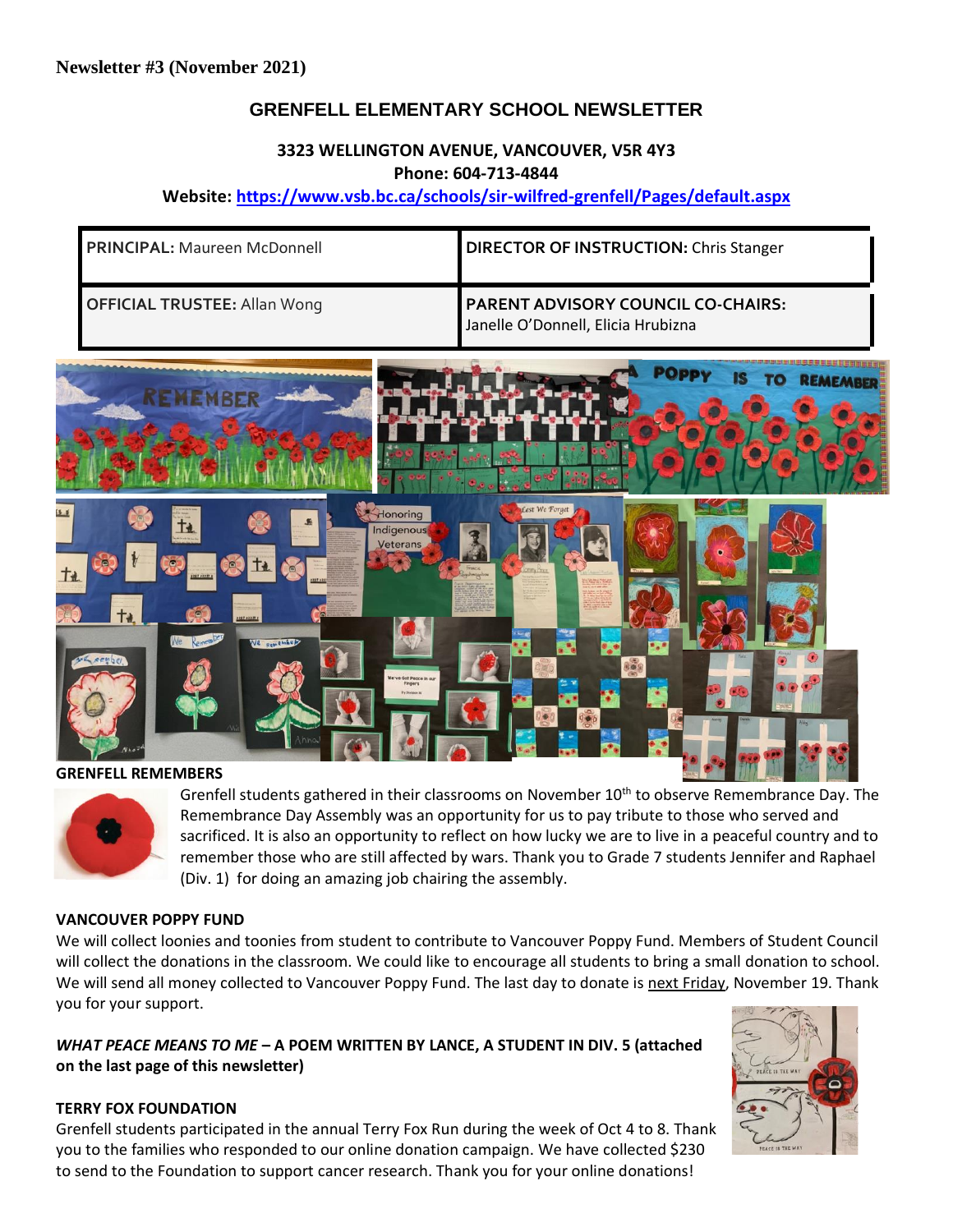#### **STAFFING UPDATE**

Mr. Jordan Johnstone, who had been at Grenfell for the past 12 years, has left our school to take up a teaching position in Salmon Arm. We have a new teacher, Ms. Sarkar, to take over Div. 7. Welcome to Grenfell, Ms. Sarkar!

#### **SCHOLASTIC BOOK FAIR**

We had a successful Book Fair in October that resulted in the library getting \$860 worth of scholastic books as well as \$650 in cash to purchse more books for the library. Thank you everyone for supporting our Book Fair!

#### **RAINY AND COLD SEASON IS UPON US**



Students are reminded to dress warmly for outdoor activities during recess and lunch. Rain gear and winter clothing are recommended at school. For younger students, It's a good idea to send a set of spare clothes to change into in case they get wet. For older students who need to wear shorts for gym classes and after school sports: please have them bring a pair of pants for outside at recess and lunch. Thank you for your support.

## **KINDERGARTEN REGISTRATION FOR CHILDREN BORN IN 2017 BEGAN ON NOVEMBER 1**

Please see the poster at the end of this newsletter.

#### **TRAFFIC AROUND GRENFELL SCHOOL**

We are seeing unsafe driving around the school and especially in the staff parking lot during drop off and pick up time. Please be reminded that the Staff Parking Lot is for Grenfell staff only.

A VPD traffic officer visited the school twice last week to educate drivers about traffic safety. The constable who visited our school made a suggestion that if drivers approach the school westbound on Wellington Ave and then Northbound on Rupert St, they would be on the school side, which minimizes crossings and also alleviates the congestion in the lanes. Cars can **stop** in the No Parking area and let students out. Cars can stop for a maximum of 5 minutes in front of the school (on Wellington Street).

The lane next to the shool will become ONE WAY only. Drivers will enter the lane westbound from the end of Monmouth Ave. Currently, we are seeing cars coming from both directions and creating a grid lock outside the staff parking lot. This is unsafe for pedestrians.

PLEASE SEE THE MAP BELOW:

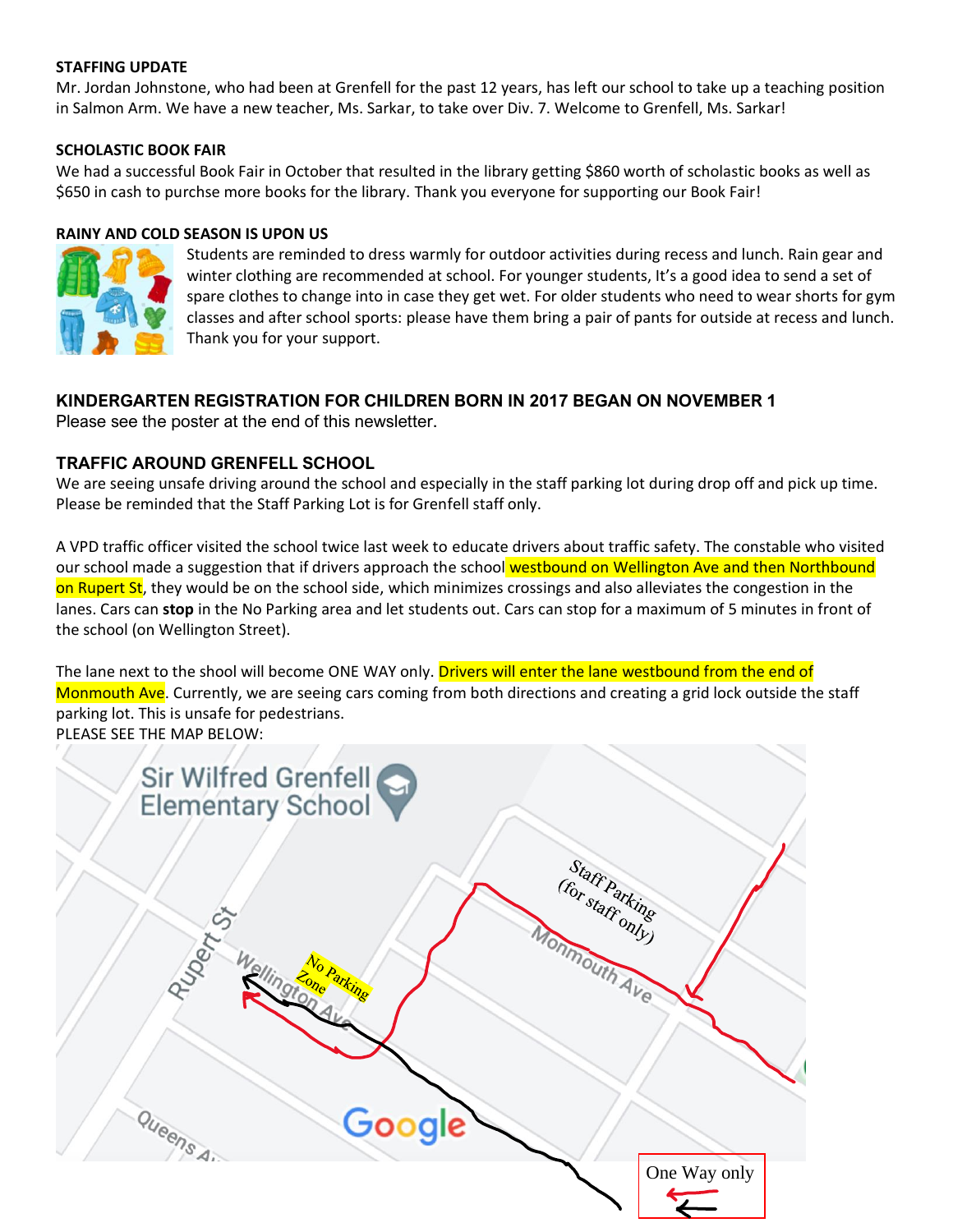# **INFORMATION REGARDING NO PARKING ZONE ON WELLINGTON STREET** No Parking



Section 3: If your vehicle stops, and is not loading or unloading passengers, it is parked, whether it is occupied or not.

Section 17.6A (a): You can stop in a No Parking zone for up to five minutes to load or unload passengers, or materials.

Exception: Section 17.6A (b): Motorists with a valid parking permit for people with disabilities - a SPARC placard - can use No Parking zones for up to 30 minutes for loading and unloading passengers, or materials.

## **ARTS UMBRELLA AT GRENFELL**



The Community School Team has organized an 8 week long after school program on Wednesday in the gym. A selected group of students are working with two instructors from Arts Umbrella in visual arts. Thank you to our Youth and Family Worker, Nazima, for coordinating this event.



# **STUDENT LEARNING SURVEY**

Student Learning Survey:Every year students in Grade 4 & 7 and their parents are invited to fill out the Student Learning Survey. The Ministry encourages parents to participate in this survey, as the results are important in identifying and celebrating current strengths, as well as determining where the school needs to focus improvement. The surveys contain standard questions for the Province – in addition, questions from the school and/or district that focus on local conditions or issues may be included. The survey link for parents will be emailed out to parents of Grade 4 and 7 students.

## **GRENFELL PARENT ADVISORY COUNCIL (PAC)**



#### **PAC's NEXT HOT LUNCH**

The PAC's next pizza lunch (Papa John's) will be held on Wednesday, November 24. To order online:<https://munchalunch.com/schools/grenfell/>**Please note**: orders must be placed by next Tuesday, November 16.

#### **PURDY'S CHOCOLATE FUNDRAISER**



Grenfell PAC is hosting a Purdy's Chocolate fundraiser to support our school. To order online, please go to**:<https://fundraising.purdys.com/join.aspx/1313023-87071>**

You can also find this information and more instructions on the PAC website, which can be located through the school website here: <https://sites.google.com/view/grenfellpac/fundraising/purdys-christmas-2021>

Deadline to order: Monday, November 29. Orders will be ready for pick up after school on Wednesday, December 15. Thank you for your support.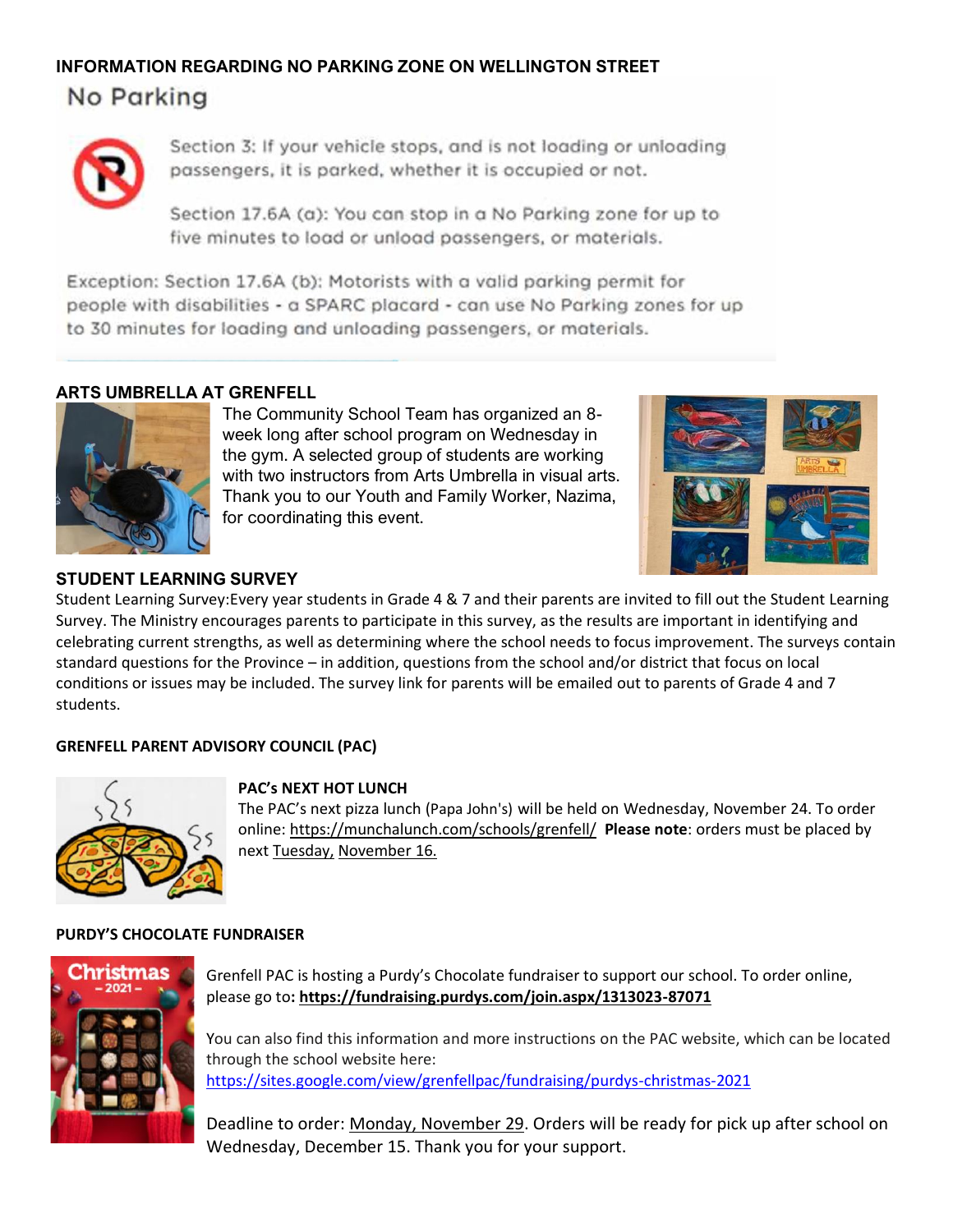#### **DAILY HEALTH ASSESSMENTS**

All students and staff are required to complete a daily health check prior to coming to school. Students and staff who have COVID symptoms and/or feel unwell should not attend school.

Parents and caregivers are responsible for assessing their children daily before sending them to school. The [K to 12](https://www.k12dailycheck.gov.bc.ca/)  [Health Check website](https://www.k12dailycheck.gov.bc.ca/) and app is an easy way to decide if your child should attend school based on their symptoms. The Daily Health Assessment app can be download on your device:

- [iOS devices \(iPhone/iPad\)](https://apps.apple.com/us/app/bc-k-12-daily-health-checker/id1547334827)
- [Android devices](https://play.google.com/store/apps/details?id=com.qp.k12App)

Daily health checklists are available here: [English,](https://www2.gov.bc.ca/assets/gov/education/kindergarten-to-grade-12/covid/daily-health-check-english.pdf) [ਪੰਜਾਬੀ](https://www2.gov.bc.ca/assets/gov/education/kindergarten-to-grade-12/covid/daily-health-check-punjabi.pdf) [,](https://www2.gov.bc.ca/assets/gov/education/kindergarten-to-grade-12/covid/daily-health-check-punjabi.pdf) [عربى](https://www2.gov.bc.ca/assets/gov/education/kindergarten-to-grade-12/covid/daily-health-check-arabic.pdf) [,](https://www2.gov.bc.ca/assets/gov/education/kindergarten-to-grade-12/covid/daily-health-check-arabic.pdf) [简体中文](https://www2.gov.bc.ca/assets/gov/education/kindergarten-to-grade-12/covid/daily-health-check-chinese-simplified.pdf) [,](https://www2.gov.bc.ca/assets/gov/education/kindergarten-to-grade-12/covid/daily-health-check-chinese-simplified.pdf) [繁體中文](https://www2.gov.bc.ca/assets/gov/education/kindergarten-to-grade-12/covid/daily-health-check-chinese-traditional.pdf) [,](https://www2.gov.bc.ca/assets/gov/education/kindergarten-to-grade-12/covid/daily-health-check-chinese-traditional.pdf) [Français ,](https://www2.gov.bc.ca/assets/gov/education/kindergarten-to-grade-12/covid/daily-health-check-french.pdf) [فارسی](https://www2.gov.bc.ca/assets/gov/education/kindergarten-to-grade-12/covid/daily-health-check-farsi.pdf) [,](https://www2.gov.bc.ca/assets/gov/education/kindergarten-to-grade-12/covid/daily-health-check-farsi.pdf) [Tagalog](https://www2.gov.bc.ca/assets/gov/education/kindergarten-to-grade-12/covid/daily-health-check-tagalog.pdf) 

#### **SAFE ARRIVAL**



If your child will be absent for school, please call the Safe Arrival line to report their absence. Safe Arrival: (604) 713-5159 Ext. 34 or email: [greattendance@vsb.bc.ca.](mailto:greattendance@vsb.bc.ca)



#### **DATES TO REMEMBER:**

Tuesday, November 16Last day to order Pizza Lunch Wednesday, November 24 PAC Pizza Hot Lunch Day

Friday, November 26 Indigenous focused Pro-d Day (students do not attend) Monday, November 29 Last day to order Purdy's Chocolate Wednesday, December 15 Prudy's orders ready to be picked up from school Friday, December 17 Last day of Instructrion before winter vacation Tuesday, January 4. School re-opens after winter vacation

#### KINDERGARTEN REGISTRATION INFORMATION BELOW:

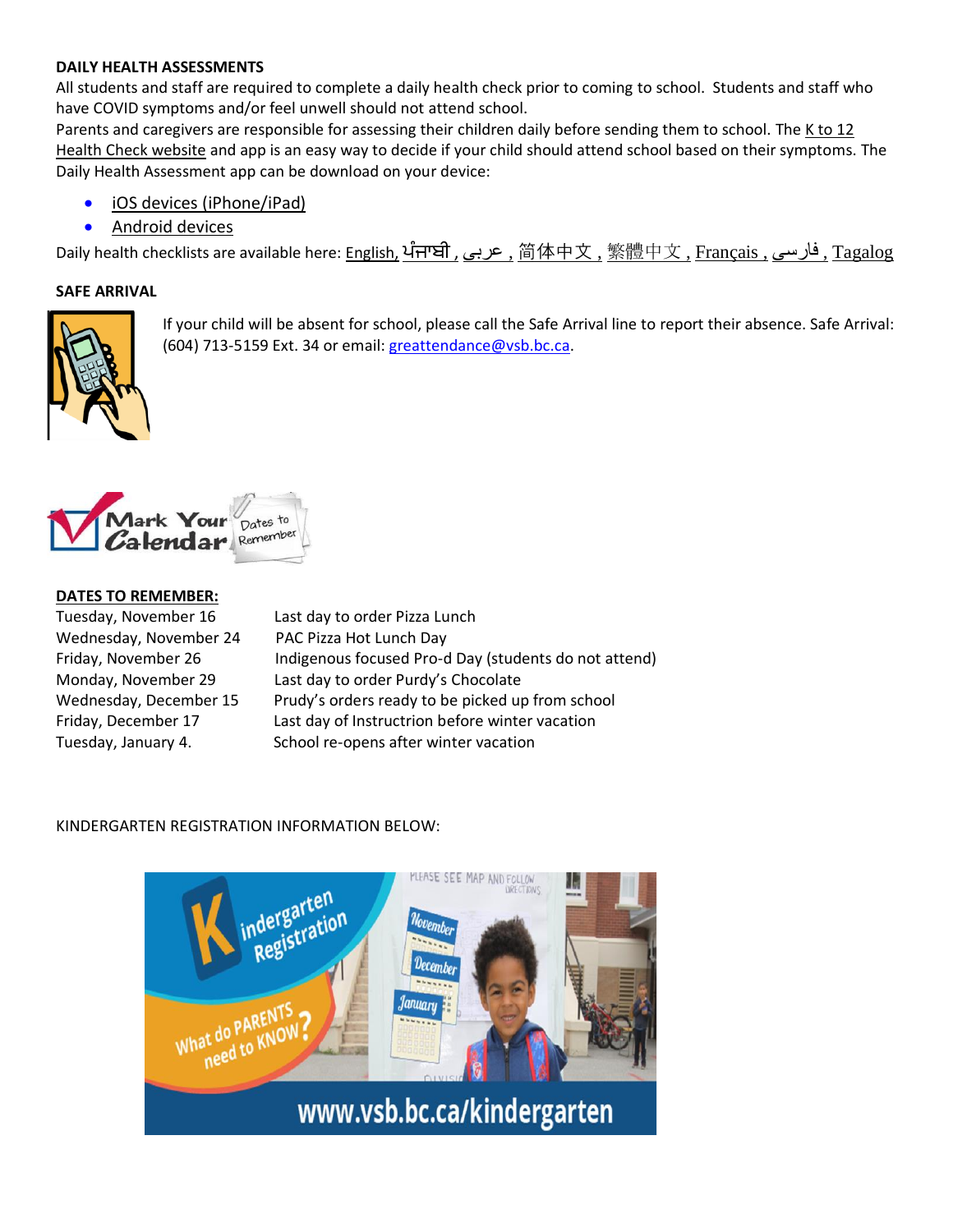# **Kindergarten registration for children born in 2017 begins on November 1.**

All kindergarten applicants are required to submit an application to their English catchment elementary school. This includes families who wish to apply for choice programs (Early French Immersion, Montessori, Indigenous Focus School, Early Mandarin Bilingual, Nootka Fine Arts) and/or a cross boundary placement. The priority registration period for Kindergarten opens on **November 1 and closes at 4 pm on January 31**. Students who submit an application within this priority period will be accommodated before late applicants. Applying for kindergarten is a **2-step process**:

Step 1: Completion of an online application form

Step 2: Verifying documentation

- Contact your English catchment school office to set up an appointment to bring your supporting documentation
- Bring supporting documentation to your English catchment school office during your scheduled appointment

# Supporting documents needed:

- 1. Proof of residence in Vancouver
- 2. Child's birth certificate
- 3. Immigration documentation (if applicable)
- 4. Immunization records
- 5. Court orders/documents (if applicable)



school with necessary

documents

If you want to apply for a District program or cross-boundary, you must first apply to your English catchment elementary school. Applications for District programs and cross boundary placements will begin to be accepted in early 2022.

In the event there are more in-catchment applicants than available space\* at the school, the following process will be used to prioritize enrolment:

## **Kindergarten Applications Received Between November 1 and January 31**

- 1. **In-catchment** kindergarten applicants with siblings in attendance at the school (and who will be attending next year) will be placed first.
- 2. The names of all other in-catchment registrants will be entered into a **random draw** for the remaining kindergarten spaces.
- 3. Students who cannot be accommodated will be placed on a waitlist in the order in which their name was drawn.
- 4. Between January 31 and the second Friday in June students on the ordered waitlist will be accommodated as space becomes available.

# **Kindergarten Registrations Received AFTER January 31st**

In-catchment kindergarten students who apply **after** January 31 will be accommodated if there is space. If there is no space their names will be added to the bottom of the existing waitlist.

**Note**: There will be **no priority** given to registrants with siblings if they register after January 31.

# **For more information on kindergarten registration visit:** <http://www.vsb.bc.ca/kindergarten>

\* Available Space includes physical capacity, resources, staffing, or educational programs available or planned for a school as defined by the District (Administrative Procedure 300).